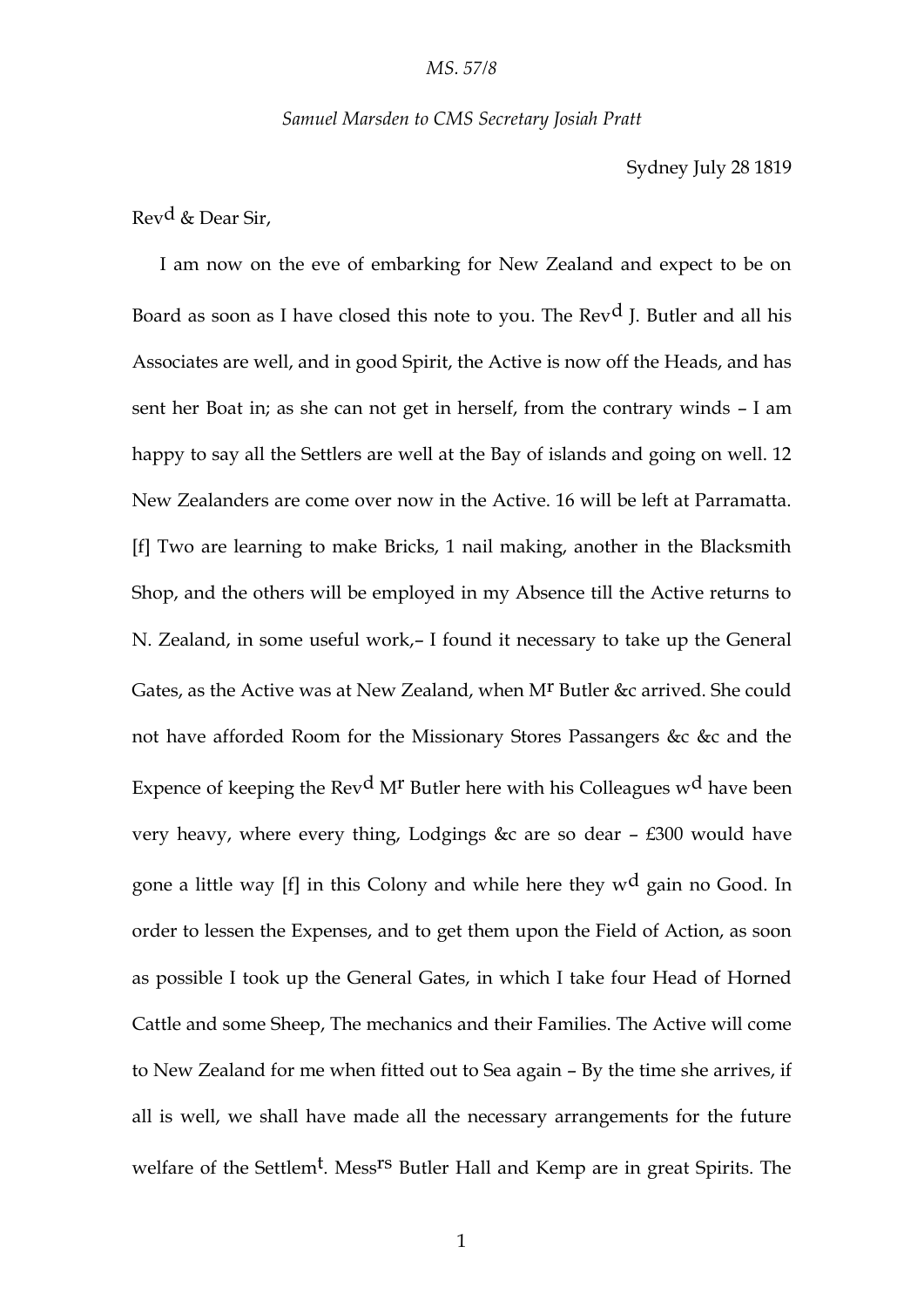## *MS. 57/8*

## *Samuel Marsden to CMS Secretary Josiah Pratt*

young men who have arrived in the Boat, delighted them much. I hope all will be well [f] we have met with no discouragem<sup>ts</sup> as yet – I now hope the Storm is broke in this Colony, and the Opposition subdued in great measure. The Judge Advocate sent me  $£10-10<sup>S</sup>$  as a donation with the accompanying note  $-1$  waited upon him, thanked him for his donation – he assured me that he would give every Countenance and support to our Plans – and I am convinced he will – we have got him now completely on our Side – I wish to be thankful to almighty God for his kind overruling Providence – I waited upon the Governor to pay my Respects to him prior to my embarking – he was very, very polite and civil, and thinks [f] his Excellency will not oppose our views. So far well. Our Cause is gaining Ground in the Colony, and will prevail. We shall get Support in time. Mr Edward Riley has given £10 to the C. M. S. which you have Credit for in the accompanying Accounts – I have drawn upon you for £511" 19.2 and have inclosed the voucher for the Satisfaction of the Committee. Shall write again immediately on my return to the Colony or if I should fall in with a Whaler for Europe – you will excuse great Haste, as we are all in a hurry – The Ladies are embarked and I am [f] just ready to follow them in the Boat – I cannot wait for the Active's Letters as she cannot get in, and the General Gates cannot stay as the Cattle &c &c are on Board – Wishing every Blessing may attend the Labors of the Society

## I remain

yours very affectionately